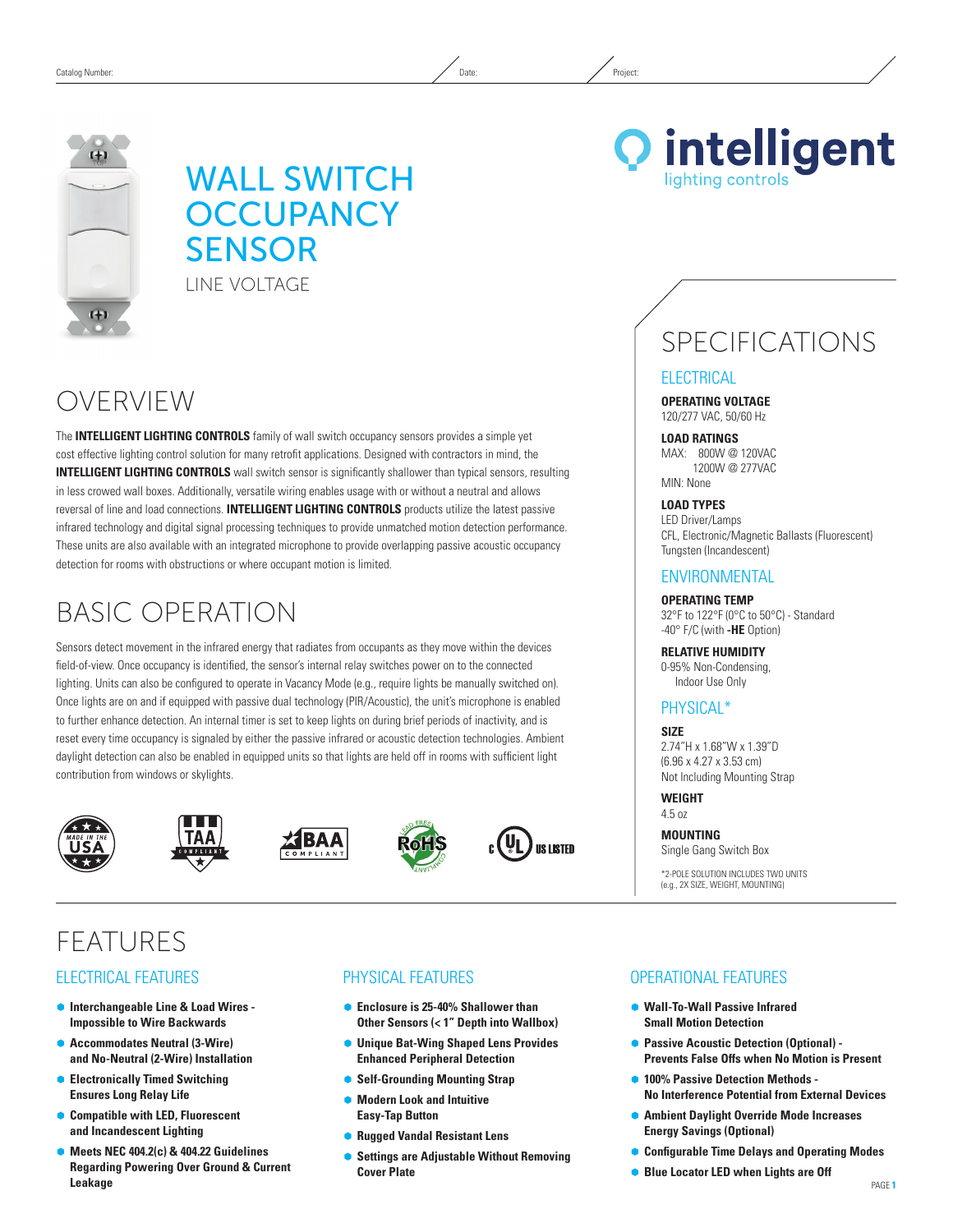# Coverage Patterns

- 30" to 48" (0.76 1.22 m) recommended mounting height
- $\bullet$  Wall to wall (~180 degree) coverage
- $\bullet$  Small motion (e.g., hand movement) detection up to 20 ft (6.10 m), ~625 ft<sup>2</sup>
- $\bullet$  Large motion (e.g., walking) detection greater than 36 ft (10.97 m),  $\sim$  2025 ft<sup>2</sup>
- Overlapping acoustic detection of occupants over entire coverage area
- Ã Advanced signal processing filters out nuisance noises while not effecting overall sensitivity



# APPLICATIONS

A wall switch sensor is typically used to retrofit an existing wall switch in a small room or enclosed space. A Passive Infrared (PIR) only sensor is sufficient for spaces where line of site is maintained and occupants are periodically moving (e.g., copy rooms, storage rooms). Dual technology sensors are necessary where occupants may be partially blocked from the sensor's direct view or where they may be stationary (e.g., private offices or restrooms with stalls).

**• Private Restrooms** 

**Copy Rooms** 

- **Small Office**
- 
- **Restroom with Stalls**
- Small Meeting Room
- Vestibule
- Storage Room
- 

# CODE COMPLIANCE

Wall Switch sensors can be used to meet many requirements of ASHRAE 90.1, IECC, and Title 24.

### **Common Energy Code Definitions:**

- **Occupancy Operation: Auto On/Auto Off**
- Ã Vacancy Operation: Manual On/Auto Off
- **Partial On Operation:** 
	- 1st Pole Auto On / 2nd Pole Manual On
	- Auto On to 50% / Manual On to 100%

**TITLE** 

• All Poles Auto Off

**a** Break Room **ASHRAE®** STANDARD 90.1

**IECC® STANDARD** 



Many residential and commercial building spaces contain multi-gang switch locations (i.e. locations on the wall that have more than one single-gang switch devices in the same wall box). The **INTELLIGENT LIGHTING CONTROLS** solution for these applications utilizes a wall switch occupancy sensor and one or more added "sidecar" wall switches that receives necessary occupancy information from the adjacent sensor. Each unit can be configured separately for Auto On or Manual On (Vacancy) operation and time delay. Most conveniently, this solution enables adding a standard multi-gang decorator switch plate in order to provide an aesthetically pleasing appearance without any awkward and conspicuous blank wall plate sections. Additional sidecar switches can also be added to create 3-pole (or greater) solutions.

#### **INBOARD / OUTBOARD SWITCH REPLACEMENT**

Many older buildings have fluorescent light fixtures wired for inboard/outboard control by a pair of wall switches. Retrofitting these wall switches with code-compliant controls is attractively done with a **INTELLIGENT LIGHTING CONTROLS** 2-pole solution (model: # ILC-SWX-102 or ILC-SWX-122). These two unit kits contain an Auto On occupancy sensor and a Manual On sidecar switch that work together to meet the required partial on energy code requirements.

#### **BATHROOM LIGHTS & FAN**

Bathrooms often have separate switches for lights and ventilation fans. In some cases two switches for lights (e.g. vanity and shower) and the fan are all contained in the same 3-gang wall box along the entry wall. Retrofitting these switches with a **INTELLIGENT LIGHTING CONTROLS** wall switch sensor and two sidecar switches is an attractive and energy efficient solution for providing occupancy control of all three loads.

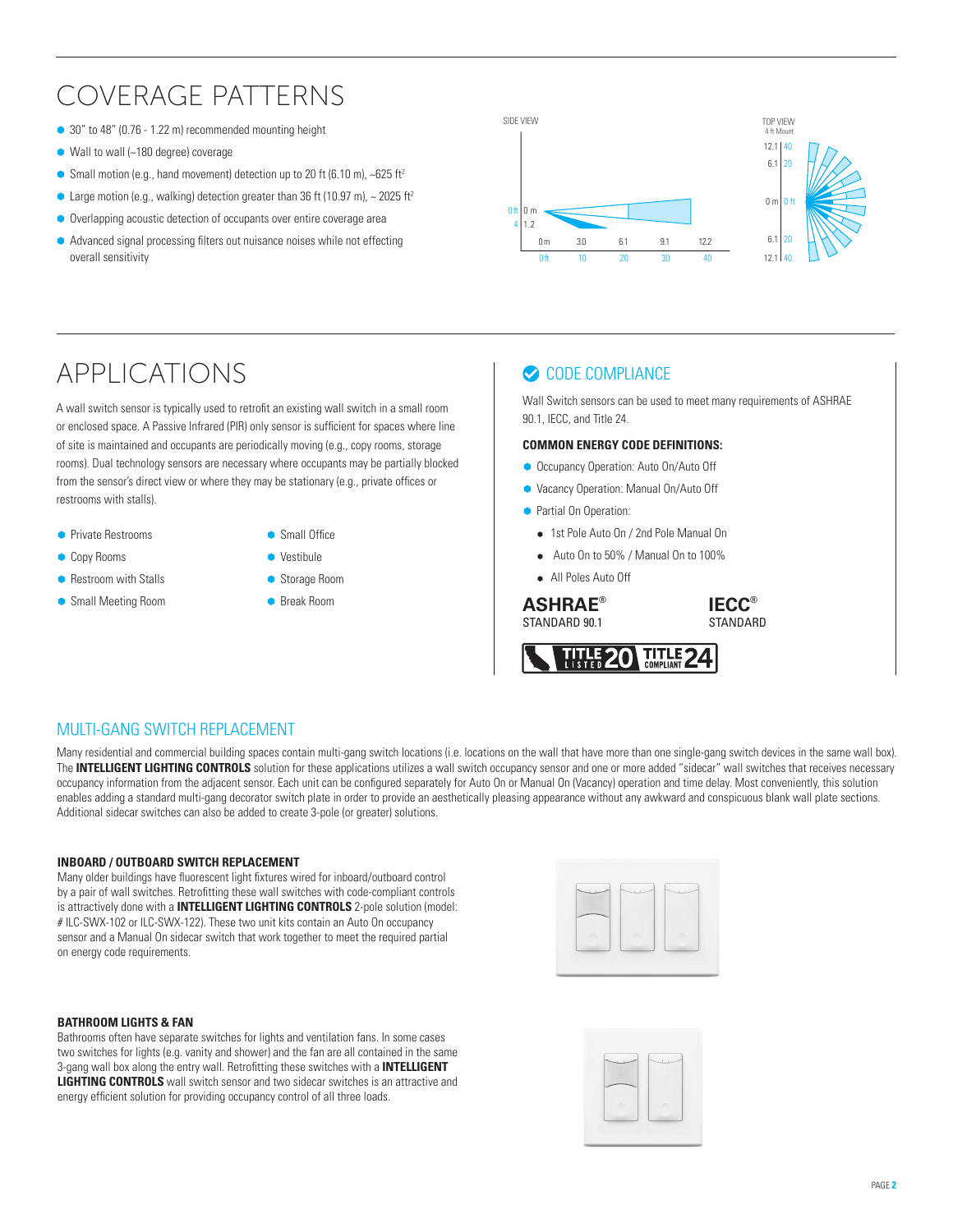# ORDERING INFO SAMPLE MODEL # ILC-SWX-101-WH

|                    | <b>PRODUCT</b>            | <b>DETECTION</b>                                                                                                                                           | # of POLES / DEFAULT<br><b>OPERATION</b>                                                                | <b>COLOR*</b>                                                                                                 | <b>ADDITIONAL OPTIONS</b>                                                                                                            |
|--------------------|---------------------------|------------------------------------------------------------------------------------------------------------------------------------------------------------|---------------------------------------------------------------------------------------------------------|---------------------------------------------------------------------------------------------------------------|--------------------------------------------------------------------------------------------------------------------------------------|
| ILC-<br><b>SWX</b> | <b>Wall Switch Sensor</b> | Passive Infrared (PIR)<br>Passive Infrared (PIR) + Daylight<br>Passive Dual Technology (PIR/Acoustic)<br>Passive Dual Technology (PIR/Acoustic) + Daylight | 1-Pole: Auto On (Occupancy)<br>2-Pole: Partial On <sup>+</sup><br>1-Pole: Manual On (Vacancy)<br>3<br>3 | - WH<br>White<br>- IV<br><b>Ivory</b><br>- LA<br>Light Almond<br>- GY<br>Grav<br>- BK<br>Black<br>Red<br>- RD | <b>Blank</b><br><b>None</b><br><b>Humid Environment</b><br>- HE<br>10 Pack **<br>$-$ J10<br><b><i>ELAIALLOLATE MOT INOLLIDED</i></b> |

\*Wallplate not included

\*\* The Contractor Pack option (-J10) reduces job site waste and inventory time (AVAILABLE FOR SINGLE POLE MODELS ONLY)

† 2-Pole solution includes a single pole occupancy sensor and a connected "sidecar" switch unit for second pole (requires two gang box)

| <b>ACCESSORY</b>      |                                                            | <b>COLOR</b>          |                       |
|-----------------------|------------------------------------------------------------|-----------------------|-----------------------|
| <b>ILC-SWX-831-SC</b> | Additional Sidecar Switch Unit (for use with SWX-1x2 Kits) | White                 | - WH<br>- IV<br>$-LA$ |
| <b>ILC-SWX-199</b>    | Single Gang Wall Plate                                     | Ivory<br>Light Almond |                       |
| ILC-SWX-199-FACE      | Sensor Face Color Change Kit                               | Grav<br>Black<br>Red  | - GY<br>- BK<br>- RD  |

# WIRING

- well as installations where only ground connection is present.  $\bullet$  Unit works both in installations where neutral connection is available as
- **If no neutral is present, remove the white sleeve from the wire & connect** the now Green/Yellow wire to ground (see diagram below).
- MUST be connected to neutral (or Ground if sleeve is removed) for the unit  $\bullet$  The White wire (or Green/Yellow wire underneath the removable sleeve) to operate.
- $\bullet$  The all Green wire is just for safety.
- $\bullet$  The unit's two black wires are interchangeable (e.g., one connects to line power, one connects to load).

### **Standard Wiring**



### **Neutral to Ground WIRE CONVERSION DETAIL**



**NOTE: This product is UL listed and meets NEC 404.2(c) & 404.22 guidelines regarding powering over ground & current leakage. Powering over ground is permitted for replacement / retrofit only.**

### **3-Way Wiring**

### Two sensors in parallel

- $\bullet$  Both sensors must time out for lights to turn off (or both buttons must be switched)
- Recommended for Automatic On (Occupancy) applications only



**\*** IF NO NEUTRAL PRESENT, REMOVE WHITE SLEEVE FROM WIRE & CONNECT REMAINING GREEN/YELLOW WIRE TO GROUND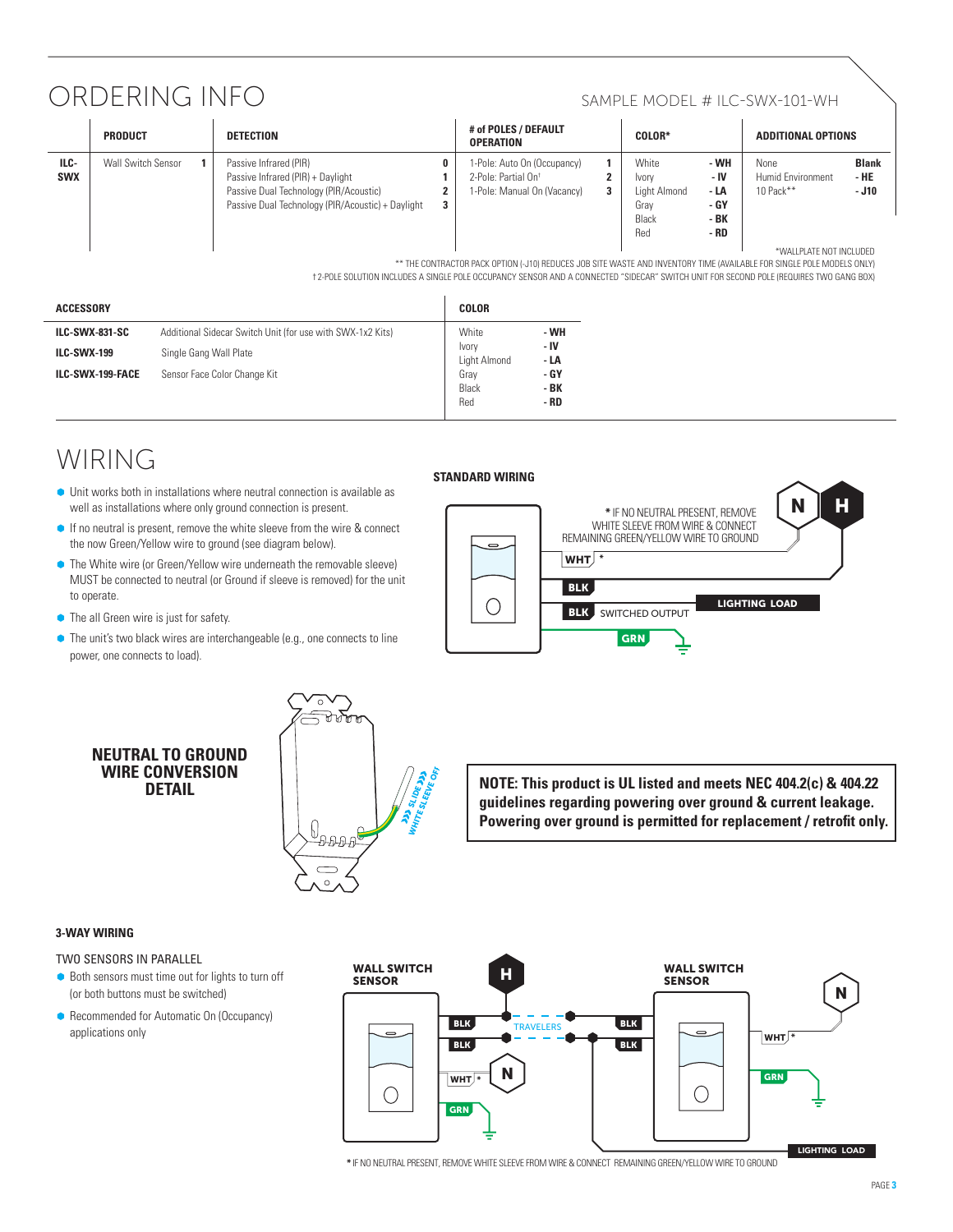### **2-Pole Wiring**

- Ã 2-Pole solution includes a single pole occupancy sensor and a connected "sidecar" switch unit for second pole
- Requires two-gang box and decorator wall plate.
- 2-Pole Wiring  $\bullet$  Units can be powered from same or different circuits/voltages.



**\*** IF NO NEUTRAL PRESENT, REMOVE WHITE SLEEVE FROM WIRE & CONNECT REMAINING GREEN/YELLOW WIRE TO GROUND

**1** MODEL NUMBER ILC-SWX-102 INCLUDES UNIT ILC-SWX-101-SC AND ILC-SWX-831-SC **2** MODEL NUMBER ILC-SWX-112 INCLUDES UNIT ILC-SWX-111-SC AND ILC-SWX-831-SC **3** MODEL NUMBER ILC-SWX-122 INCLUDES UNIT ILC-SWX-121-SC AND ILC-SWX-831-SC

**3** MODEL NUMBER ILC-SWX-132 INCLUDES UNIT ILC-SWX-131-SC AND ILC-SWX-831-SC

Installation



\*\* SENSOR FACE IS FIELD REMOVABLE IN ORDER TO CHANGE COLORS. CONTACT FACTORY FOR ADDITIONAL FACES